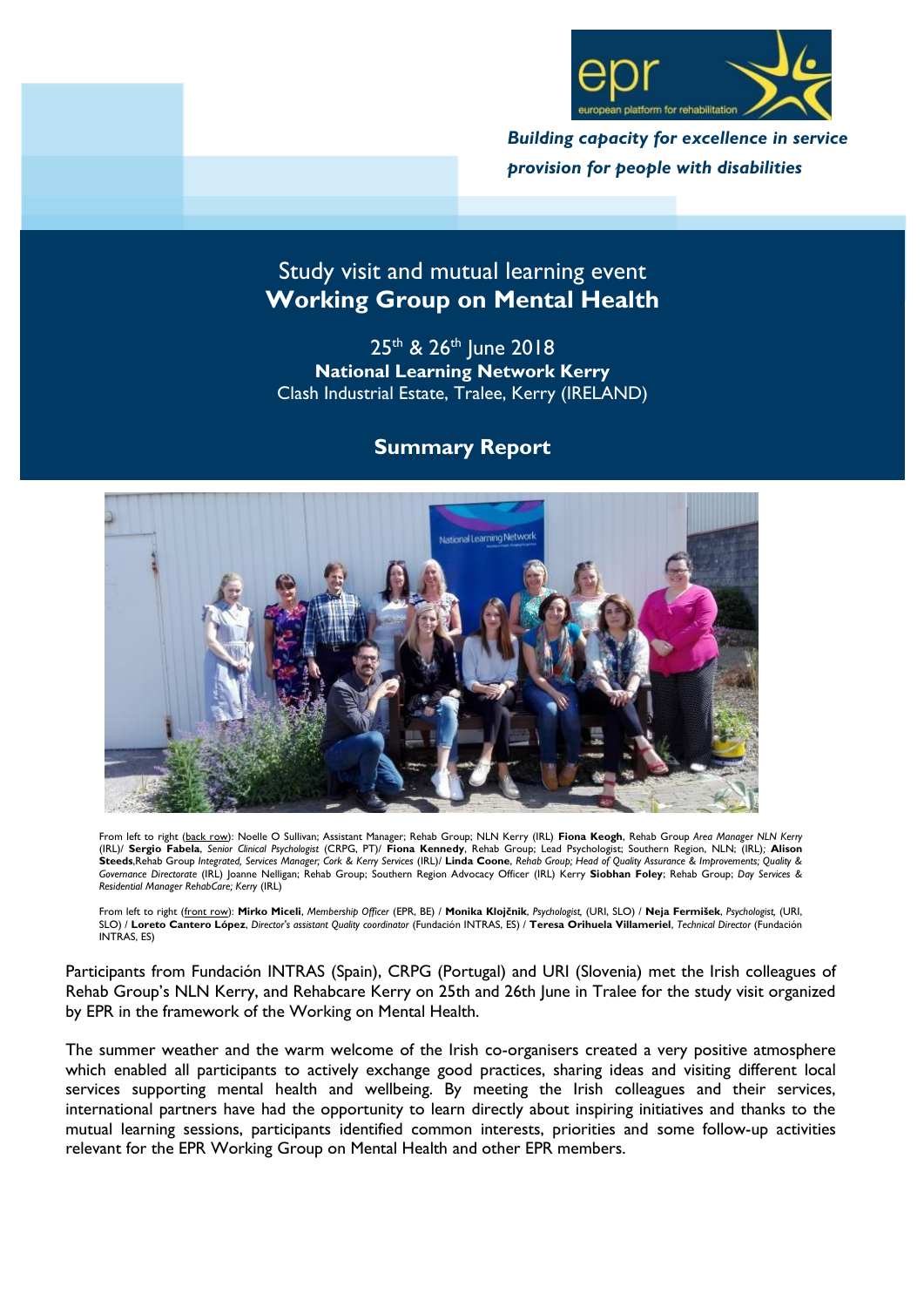#### Morning session *Monday, 25th June 2018*



The event started off with Linda Coone's welcome speech on behalf of the Rehab Group, thanking all participants for being in Tralee. She stressed the importance of such initiatives to promote exchange of good practices among European colleagues but also the relevance to presenting and showcasing services to an international audience for the local professionals.

Following the welcoming speech, Mirko Miceli presented some background information of the first online meeting of the EPR

Working Group on Mental Health. During the online meeting (13/02/2018), EPR members discussed several topics related to mental health services and proposed to organinse an in-person meeting to further explore areas of common interest and challenges. Based on these outcomes of the online meeting, the exchange in Tralee focused on:

| 1. Anti-stigma/ | wellbeing | 2. Wellness/   3. Peer-support and working | 4. Community integration |
|-----------------|-----------|--------------------------------------------|--------------------------|
| inclusion       |           | with families                              | and advocacy             |
|                 |           |                                            |                          |

After the introduction of the meeting, the international participants presented their organisations, main services, areas of interest and then briefly presented any programme/practice related to each of the topic of the event in Tralee.

**CRPG** presented examples of how they promote wellbeing through a "holistic rehabilitation approach" and the importance of working with local stakeholders, including research centers, to increase diversity awareness and social participation. (more details see ANNEX<sup>1</sup>)

**Fundación INTRAS** presented the several anti-stigma initiatives, including awards and photography campaigns, but also different EU projects, including on peer-support and developing human rights training course. (more details see ANNEX<sup>1</sup>)

**URI** mentioned that in the Slovenian the focus is mostly on labour market integration and a more diagnostic assessment, which makes this event a great opportunity to look at mental health from a different perspective.

**Irish presentations** provided a comprehensive description of Rehab Group services which are delivered in three strands of the Organization – Rehab care; National Learning Network and Rehab Enterprises. The study event focused on the work of National Learning Network, a high quality, training, education and employment service and Rehab Care who deliver health and social care services. Both NLN Kerry and Rehab Care Kerry, on behalf of the rehab group shared detailed insight into how they work to promote inclusion, well-being and community integration; and gave examples of their work in advocacy and peer support.

Based on this first exchange, participants started discussing topics of **general interest** for service providers including;

Mobile units Employment and the Quota system ESF/ EU funding support:

Personal budget Infrastructure in rural areas

In addition to these generic topics, some others themes emerged which were seen to be of **particular interest** including;

The concept of person centred working

The importance of needs assessment

The importance of body based work, and self-compassion in promoting well being

The role of natural and professional/organisational supports in promoting positive well being

The importance of language and the difficulties arising in reaching a shared understanding of recovery

An overarching theme was the importance of evidence based practices.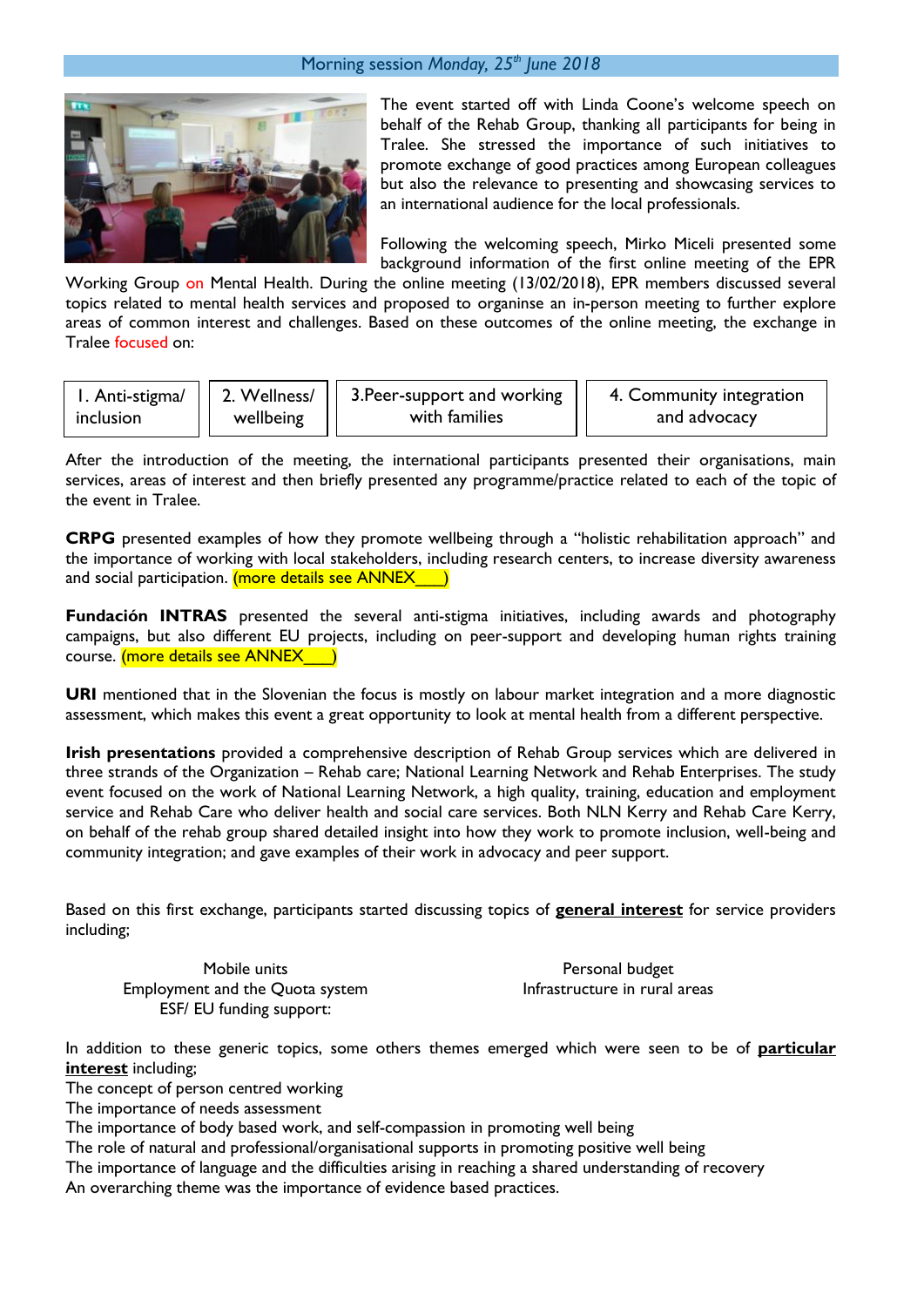After the open discussion, the group visited some of the services in the NLN Kerry center, including the woodwork programme, the award-winning catering& culinary programmes and the Sporting Chance Programme, where the students presented their achievements and shared with EPR delegates, why they had decided to attend this programme. Participants also visited another programme that prepares students in finding and retaining jobs. On-the-job and in-center training enable students of the Employer Based Training to acquire practical skills with a Host Company in a skill area of their choice and a co-ordinator will support both the student and employer.

Conclusions morning session

**Topics of general interest:** Mirko proposed to share some of the proceeding of the national-awareness raising on mental health event held in Valladolid, where an expert on Mental Health from the European Expert Group on the Transition from Institutional to Community-Based Care, presented some European funding opportunities in the context of rural areas and the case of the Czech Republic in using mobile unites. In relation to employment opportunities/quota system, Mirko invited participants to attend the upcoming

event on partnership with employers (Nov-Dec 2018, Madrid) where EPR members will discuss more labourrelated issues for people with disabilities.

**Topics of specific interest**: the topics emerged during the discussion and ideas from the visits are further analysed and discussed in the afternoon session.

All participants have agreed that a holistic, person centred approach is of primary importance.

A shared understanding of language is important; mental health, mental illness, mental well-being

A full; meaningful role in one's community is key component of recovery



### Afternoon session *Monday, 25th June 2018*

During the first online meeting of the EPR Working Group on Mental Health, participants expressed an interested in better understating the assessment of outcomes measurement of the recovery process.

Donal McAnaneny was invited to present his review of the Recovery Context Inventory (RCI), which has been developed by EVE Mental Health Services (Margaret Webb, Tom O'Brien and Greg Stynes). The presentation started with the definitions of the "recovery model" (clinical/personal), features of the RCI and comparison with other recovery measurement tools. The

presentation of the findings of the benchmarking and stakeholders' perception concluded this session. (more details see ANNEX ).

Participants agreed that recovery is linked to quality of life, requires engagement and motivation. Understanding mental health as illness (medical model) reinforces the stigma and exclusion from the community and therefore a more satulogenic approach of recovery focusing on wellbeing should be preferred. Participants also noted that recovery happens in a context of "whole life system", and so emphasis must be given to working not only with the individual but with developing social connectedness and inclusion.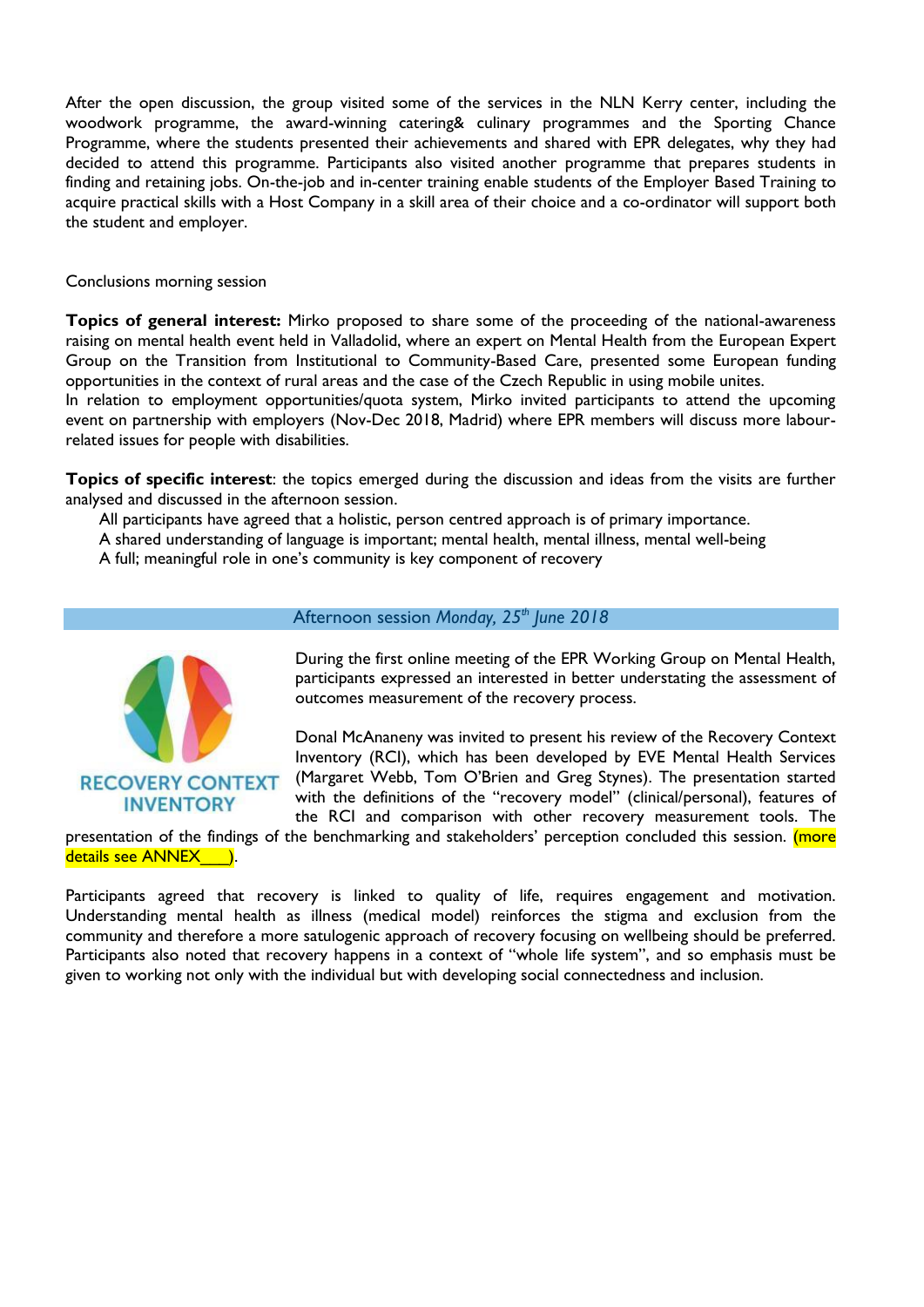In the last session, participants were divided in pairs and asked to choose up to 3 topics per group that are most relevant to them.



GROUP 1 Rural areas: good practices + successful solutions Body-oriented practices (link with mind) Lost connection with community

GROUP 1I Lost connection with community + belonging Peer-support Wellbeing (recovery process)

GROUP 1II Rural areas isolation Measurement of recovery (continuum/building blocks)

GROUP 1V Language (wellness) Recovery model (promotion of wellbeing) Peer-support

Based on the outcome of this exercise, the main focus of the participants is on **wellbeing** and **mental health service in rural areas**, which might also cover stigma, social exclusion and community engagement. In terms of outcomes measurement, participants agreed to start sharing what they currently use and that they will have a closer look at the RCI model to assess commonalities and future work on this topic.

#### Morning session *Tuesday, 26th June 2018*

The second day of the study visit started with the visit to the **Bud's Family and Community Resource Centre** in Ballyduff. This is an independent center working together with families and the wider local rural community to ensure participation and inclusion opportunities for all. Nora the co-ordinator at the resource centre guided the participants through the different services, including primary school, Meal-on-Wheels, the café and the spaces available for the local community. The Bud's Family and Community Resource Centre works closely with NLN Kerry and became a place where locals meet, learn and also develop professional skills through voluntary work and training workshops. Everybody is welcome and can access the services and contribute to the smooth running of the center.

The participants also visited the Men's Shed where they were greeted by Anthony. The Mens Shed is located not far from the Bud's Family and Community Resource Centre and is inspired by an Australian model. Anthony presented what are the main activities, their products and explained how the Men's Shed help the locals men to connection to the local community and promoting healthy ageing.



For the last visit of this event, participants had a coffee break with some of the guests of Rehabcare Blennerville. Rehab Care Blennerville offers a variety of services to promote well – being. In addition to the warm welcome, Michaela Lacey spoke with EPR of her work with the local advocacy group and how important this work is; in terms of building self - confidence and social skills.